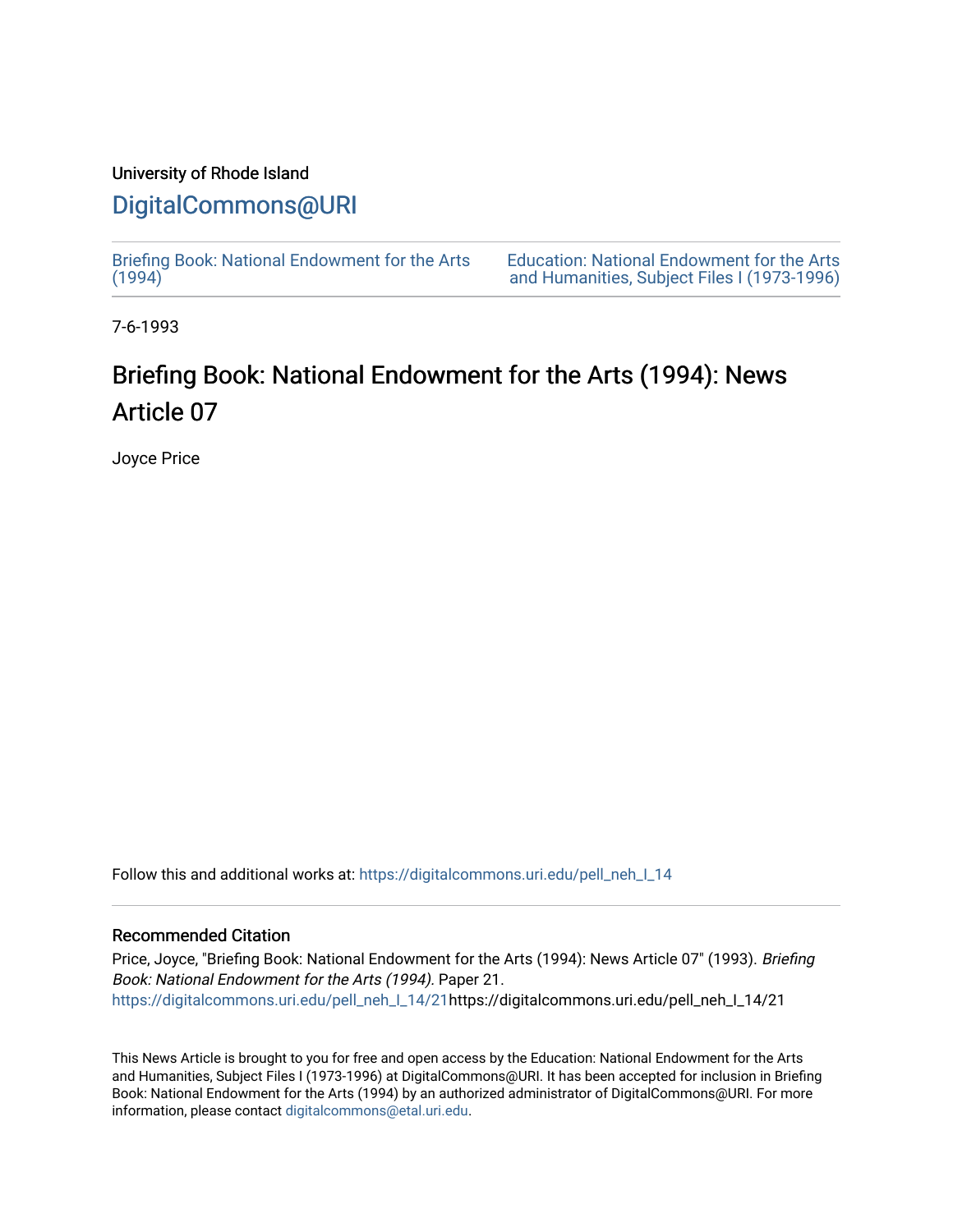# **1 Art** turns heads, **stomachs**

-Repulsive' show revives NEA flap

### By Joyce Price !'

I

As Congress considers bills to re· authorize the National Endowment for the Arts. an NEA-funded museum in New York is displaying an art exhibit featuring images of excrement and homoerotic acts.

A catalog for the "Abject Art: Repulsion and Desire" exhibit at the Whitney Museum of American Art says the show is intended to "confront taboo issues of gender and sexuality" using subject matter offensive to conservatives.

The catalog's introduction explains that "abject art" is a "body of work which incorporates or suggests abject materials such as dirt. hair. excrement, dead animals. menstrual blood and rotting food."

Martin Mawyer. president of the Christian Action Network (CAN), viewed the show last week.

"The goal of the exhibit was to repulse, and I was repulsed," Mr. Mawyer said. "I guess that makes me an art connoisseur."

The NEA, which has endured sev-<br>eral battles over its funding of controversial artists and artworks, has given \$302.000 to the Whimey Mu-

seum since 1990.<br>Since 1991, the federal arts endowment has provided \$65,000 to the Whimey's Independent Study Program, which mounted both "Abject Art" and a second exhibit, "The Subject of Rape!' The two exhibits currently are the only ones on dispiay at the museum.

,, Whitney spokesman Steven Schlough said the "Abject Art" ex-<br>hibit has not received funds from the NEA or any other government

source. "Of the Independent Study Program's \$350,000 annual budget, the \$20,000 received last year from the NEA was allocated entirely for operating costs of the museum's studies programs," Mr. Schlough said.

CAN officials this week handdelivered letters to the 114 freshman members of Congress and Republican congressional leaders urging thern to abolish the NEA. The letter cites "Abject Art" as a prime reason

## **ABJECT ART**

The following is taken from the introduction of the catalog accompanying the "Abject Art: Repulsion and Desire" exhibit on<br>display at the Whitney Museum of American Art through Aug. 29:

·Abject art ... describes a body of work which incorporates or suggests abject materials such as dirt, hair, excrement, dead animals, menstrual blood and rotting food in order to confront taboo issues of gender and sexuality."

This work also includes abject subject matter - that which is often deemed inappropriate by a conservative dominant culture.

The attempt to censor art, which reached its greatest intensity at the end of the eighties and in the eariy nineties, is connected to the attacks on multiculturalism. "political correctness" (a slogan of the right), the reproductive rights of women. the pathologizing of gay men and lesbians, and the patriotic campaign against flag desecration.

"Verbal attacks on artists such as Robert Mapplethorpe, Andres Serrano, David Wojnarowicz . . . Annie Sprinkle, and Karen Finley, among others, resulted in a climate of fear, with the suppression of free speech, compansons with Nazi Germany abound.<sup>•</sup>

"By 1990, certain aggressive reactionaries - supported by conservative trusts - were arguing that "barbarians' were taking over the museums, 'putting on shows that are trivial, vulgar and politically repulsive: The same rhetoric was employed by the likes of Jesse Helms, Patrick Buchanan. and David Duke, not to mention Presidents Reagan and Bush:

The Washington Ti

Mr. Mawyer blamed the depictions in the exhibit on the Clinton administration.

Although the Whitney's Independent Study Program was last awarded an NEA grant in 1992. during the Bush administtation. Mr. Mawyer charged that "the fact that no one is at the helm of the NEA is exactly why these types of grants get abused at museums."

In the absence of a permanent chairman, the NEA is being run by Anna Steele. a senior deputy director.

**"I feel that if Anne-Imelda Radice** were still at the helm of the NEA. she would have denounced the exhibit and demanded the money back," Mr. Mawyer said.

Miss Radice took over as NEA chairman after President Bush fired John Frohnmaver. She won the support of many conservatives by in· sisting that art supported by the endowment should reflect the values

of the majority of Americans.<br>NEA spokeswoman Ginny Terzano said the CAN president's comments "indicate how Mr. Mawyer's organization and other special inter· est groups spread misinformation about this agency."

"The [Whitney] grant was award· ed by the previous administration. For him to blame it on the lack of a

-3-

Clinton-appointed head of the endowment makes absolutely no<br>
sense," Ms. Terzano said.<br>
As for "Abject Art," the museum

catalog says the exhibit was "deemed urgent" because of recent American politics.

The introduction decries the "art censorship" of the late 1980s and early 1990s, the "verbal attacks on artists such as Robert Mapplethorpe. Andres Serrano, ... Annie Sprinkle and Karen Finley" and the "rhetoric" of "Jesse Helms, Patrick Buchanan, and David Duke. not to mention Presidents Reagan and Bush."

"Employing methodologies adapted from feminism, queer theory, post-structuralism, Marxism and psychoanalysis, our goal is to talk dirty in the institution and degrade its atmosphere of purity and prudery," wrote Jack Ben-Levi. Craig Houser, Leslie C. Jones and Simon Taylor, all participants in the Whitney's Independent Study Program during 1992-93.

"Abject Art" includes depictions of:

• A 3-foot mound of "synthetic" excremenL

•A dismembered sculpture of two women engaging in oral sex.<br>• A film showing one man pushing

his head into another man's rectum.

( *.C:ONI.* )